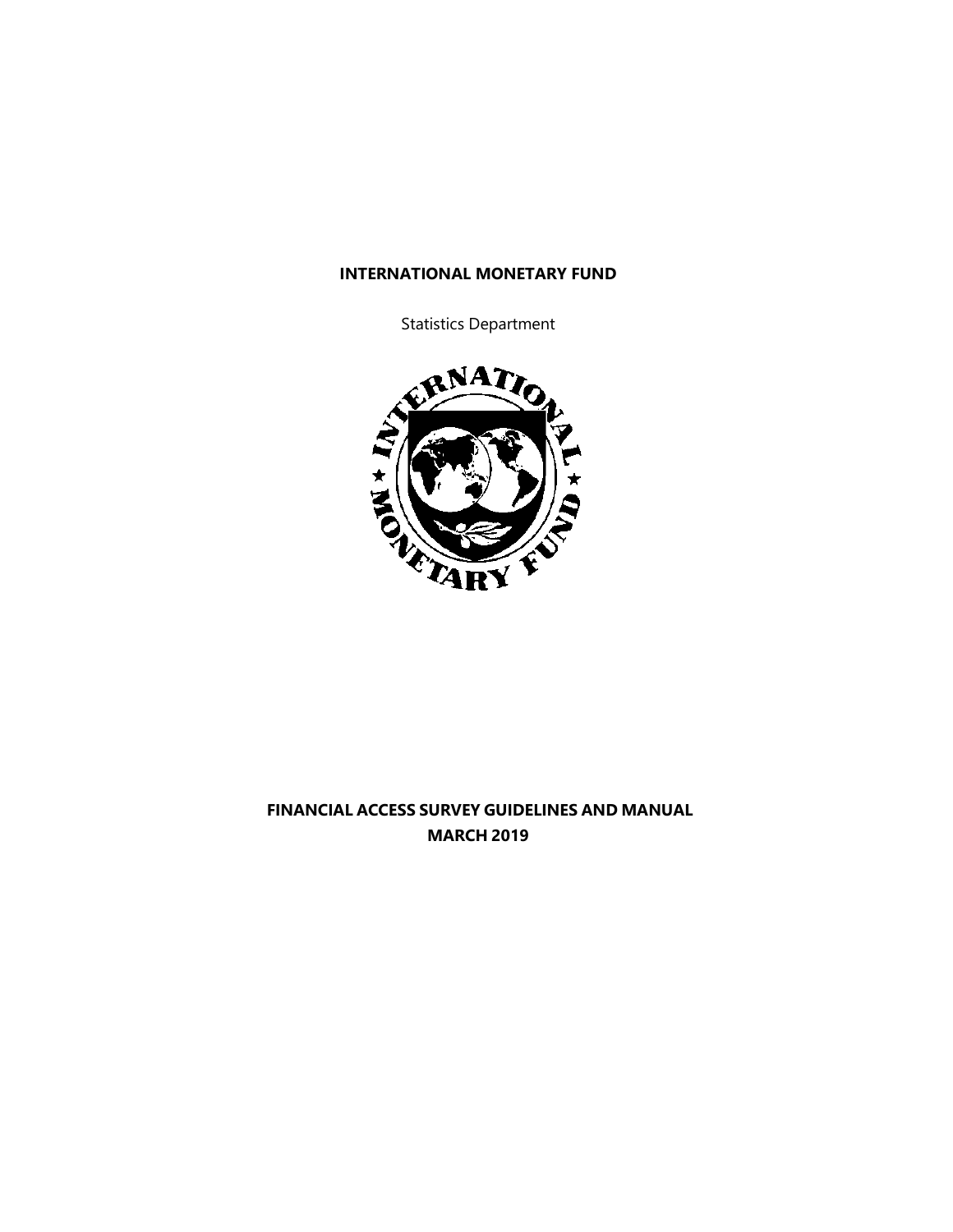# **FINANCIAL ACCESS SURVEY GUIDELINES AND MANUAL MARCH 2019**

*The Financial Access Survey (FAS) collects annual time series data on access to and use of basic financial services around the world. The results of the survey, including the metadata, are disseminated on the IMF's Financial Access Survey website (see* <http://data.imf.org/fas>*).*

*To ensure common methodology, detailed instructions for completion of the FAS questionnaire are provided below.*

## **Data Revisions**

Any revisions to previously submitted data should be explained via email [\(STAFAS@imf.org\)](mailto:STAFAS@imf.org).

### **I. DEFINITIONS AND CONCEPTS**

### **A. Financial Service Providers**

- 1. The FAS questionnaire includes the following institutions that fall under the broad category of "Other Depository Corporations" (ODCs). These are resident financial institutions that have financial intermediation as their principal activity and incur liabilities included in the national definition of broad money.
	- 1.1. **Commercial banks** are financial institutions that carry out a range of financial intermediation depending on national banking regulations and practices but typically include accepting deposits; offering checking and saving account services; granting business and personal loans; and offering other basic financial products to their clients.
	- 1.2. **Credit unions and credit cooperatives** are financial institutions owned and controlled by their members, regardless of whether they do business exclusively with their members, and/or non-members. Credit unions accept deposits (technically these may be designated as shares) and make various types of loans.
	- 1.3. **Deposit taking microfinance institutions** are financial institutions whose primary business model is to take deposits and offer small-scale loans typically to selfemployed or informally employed low-income individuals and microenterprises, often using specialized methodologies such as group lending.
	- 1.4. **Other deposit takers** include all remaining financial institutions other than the central bank, commercial banks, credit unions and credit cooperatives, and deposit taking microfinance institutions, that accept deposits or issue other types of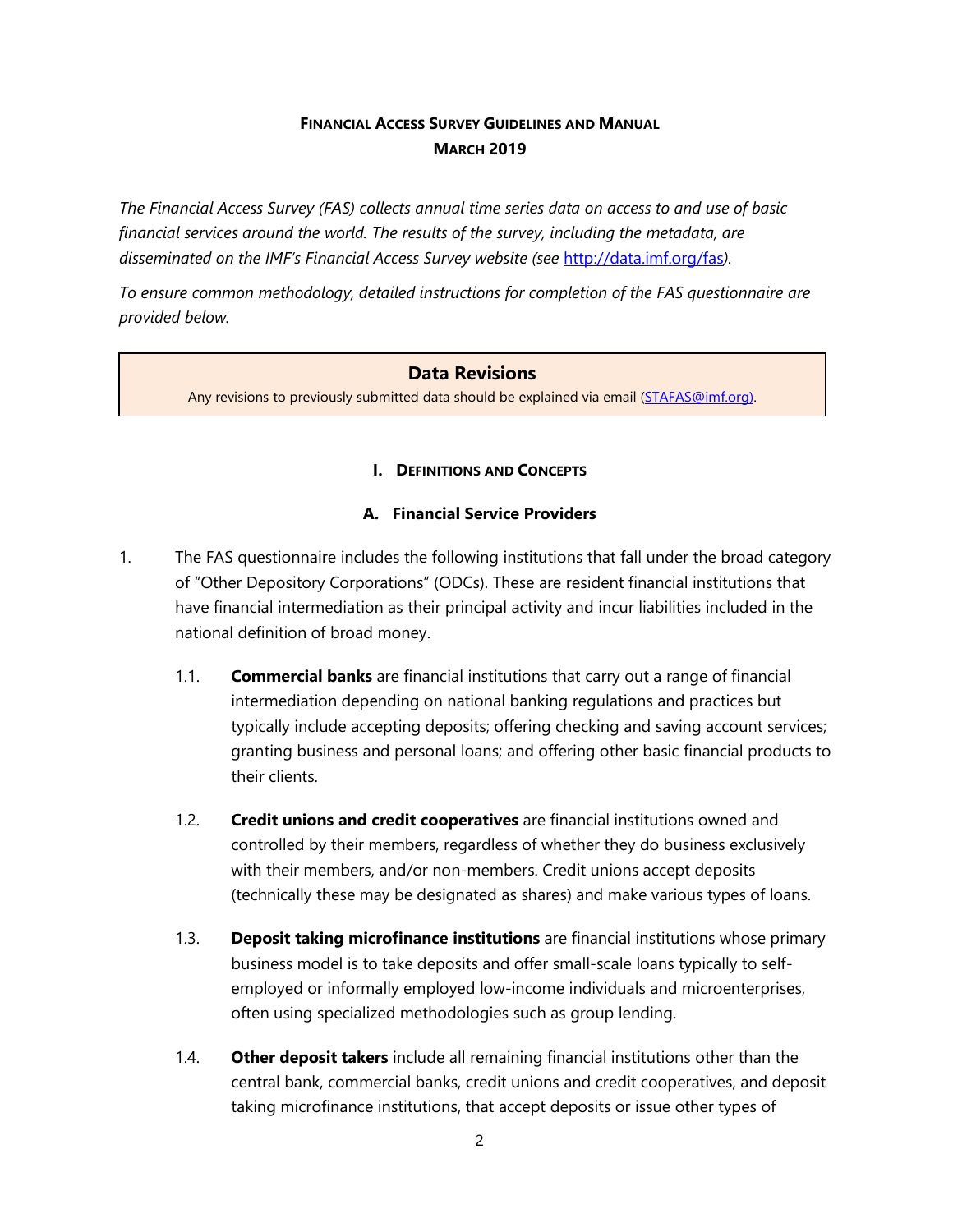liabilities that are included in the national definition of broad money. These institutions have varying names across countries, such as savings and loan associations, building societies, rural banks and agricultural banks, post office giro institutions, post office savings banks, savings banks, and money market funds. $^1$  $^1$ 

- 2. In addition to the above, the FAS questionnaire includes the following institutions:
	- 2.1. **Non-deposit taking microfinance institutions,** also called microcredit institutions, are financial institutions that provide microcredit and finance their activities with sources other than deposits. Microcredit is small-scale credit typically targeted to low-income individuals who are either self-employed or employed in the informal sector; and microenterprises.
	- 2.2. **Insurance corporations** are financial institutions whose principal function is to provide life, accident, sickness, fire, or other forms of coverage to individual institutional units, groups of units, or reinsurance services to other insurance corporations. For the purposes of the FAS, insurance corporations are disaggregated into life and non-life.

## **B. Financial Instruments**

- 3. **Deposits** are nonnegotiable contracts that represent the placement of funds available for later withdrawal. For the purposes of the FAS, deposits include checking, demand, saving, and time deposit accounts. Liabilities of money-market funds (MMFs) in the form of shares or units that are of short-term and low-risk nature. Legally or in practice, they are redeemable immediately or at relatively short notice and might be used for third-party direct payment. In view of these characteristics, MMF shares or units are also included in this category.
- 4. **Loans** are financial assets that are created when a creditor lends funds directly to a debtor and are evidenced by non-negotiable documents. These include mortgage loans, consumer loans, hire-purchase credit, financial leases, securities repurchase agreements, credit card debt, etc.
- 5. **Insurance technical reserves:** Please note that the terminology of technical reserves has been revised to reflect the revised classification of the 2008 SNA.

*Until FAS 2018*, insurance technical reserves were classified into life and non-life insurance technical reserves. Insurance technical reserves were defined to consist of net equity of households in life insurance reserves and prepayments of insurance premiums and reserves

 $\overline{a}$ 

<span id="page-2-0"></span><sup>&</sup>lt;sup>1</sup> For this survey, money market funds are included in other deposit takers.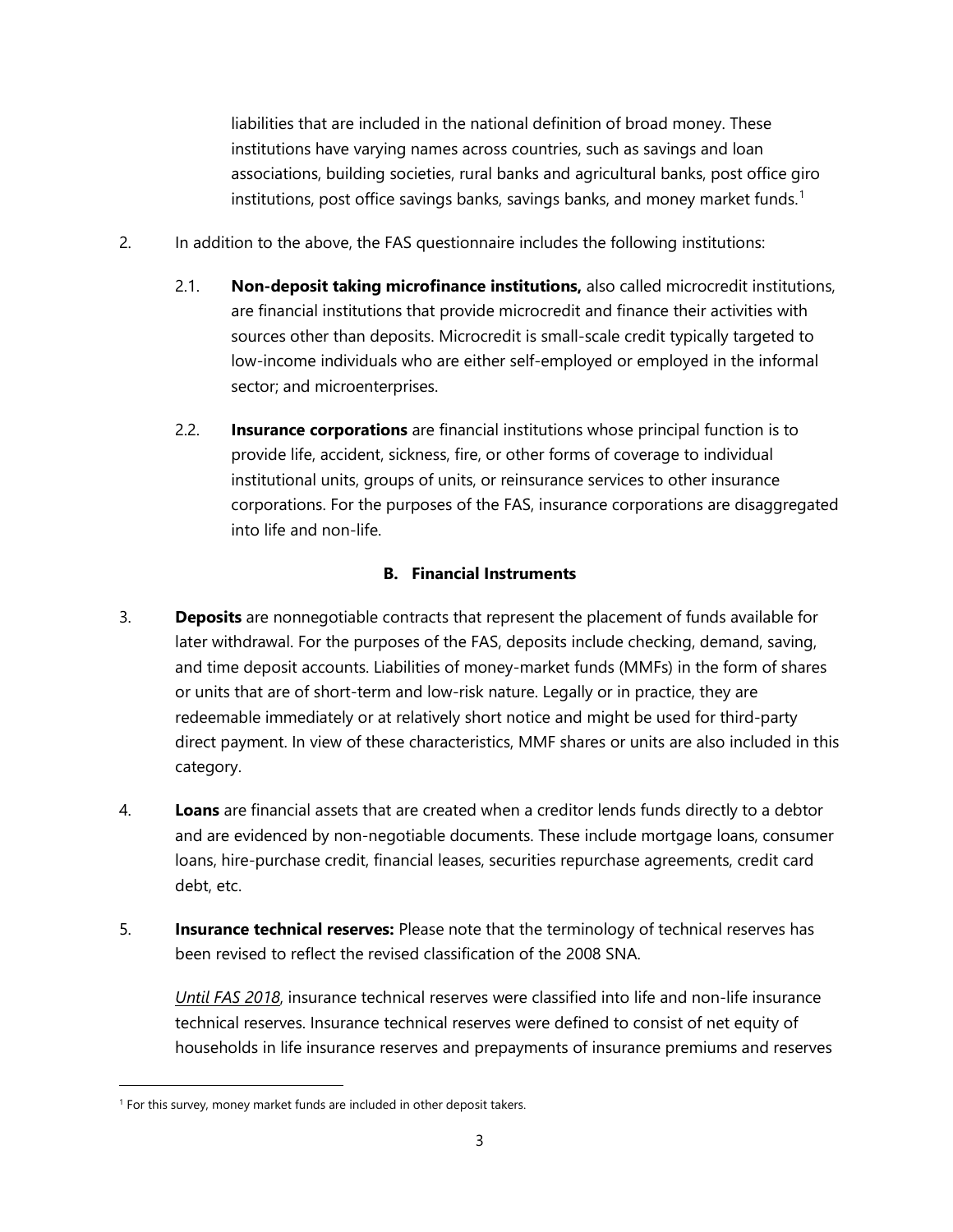against outstanding claims. However, the adoption of the *2008 SNA* has led to a recategorization of technical reserves into five categories, of which only two are relevant for the FAS.

*From FAS 2019*, insurance technical reserves will be classified into (i) non-life insurance technical reserves and (ii) life insurance and annuities entitlements, defined as follows:

- 5.1. **Non-life insurance technical reserves** consist of prepayments of net non-life insurance premiums (paid but not earned as of the balance sheet date) and reserves to meet outstanding non-life insurance claims.
- 5.2. **Life insurance and annuities entitlements** represent the financial claims policyholders have against a corporation offering life insurance or providing annuities. This category consists of reserves of life insurance corporations and annuity providers for prepaid premiums and accrued liabilities to life insurance policyholders and beneficiaries of annuities.

*Please note that net equity of households in pension funds is not included in this category, as pension funds are not covered in this survey.*

# **C. Others**

- 6. **Automated teller machines (ATMs)** are electromechanical devices which enable customers of financial institutions to perform financial transactions such as cash withdrawals, balance inquiries, deposits, transfer of funds, and obtaining account information, using an electronic card.
- 7. **Small and medium enterprises (SMEs)** may be defined based on local context. Please record your local definition in the metadata.

If there is no local definition, please use the definition by the International Financial Corporation (IFC) as a guideline. Under the IFC's definition of Micro, Small and Medium Enterprises, a firm must meet two of the three requirements for employees, assets, or annual sales to be classified as a micro, small or medium enterprise. Loan size may also be used as a proxy (See Table 1).

| <b>Table 1. Small and Medium Enterprise Classification</b> |                  |                                                                                                                     |                                                                           |                                   |  |  |  |
|------------------------------------------------------------|------------------|---------------------------------------------------------------------------------------------------------------------|---------------------------------------------------------------------------|-----------------------------------|--|--|--|
| <b>Firm Size</b>                                           | <b>Employees</b> | <b>Assets</b>                                                                                                       | <b>Annual Sales</b>                                                       | <b>Loan Size Proxies</b>          |  |  |  |
| <b>Micro</b>                                               | ~10              | <usd100,000< th=""><th><usd100,000< th=""><th><usd10,000< th=""></usd10,000<></th></usd100,000<></th></usd100,000<> | <usd100,000< th=""><th><usd10,000< th=""></usd10,000<></th></usd100,000<> | <usd10,000< th=""></usd10,000<>   |  |  |  |
| <b>Small</b>                                               |                  | <usd 3="" million<="" th=""><th><math>&lt;</math>USD 3</th><th><usd100,000< th=""></usd100,000<></th></usd>         | $<$ USD 3                                                                 | <usd100,000< th=""></usd100,000<> |  |  |  |
|                                                            | < 50             |                                                                                                                     | million                                                                   |                                   |  |  |  |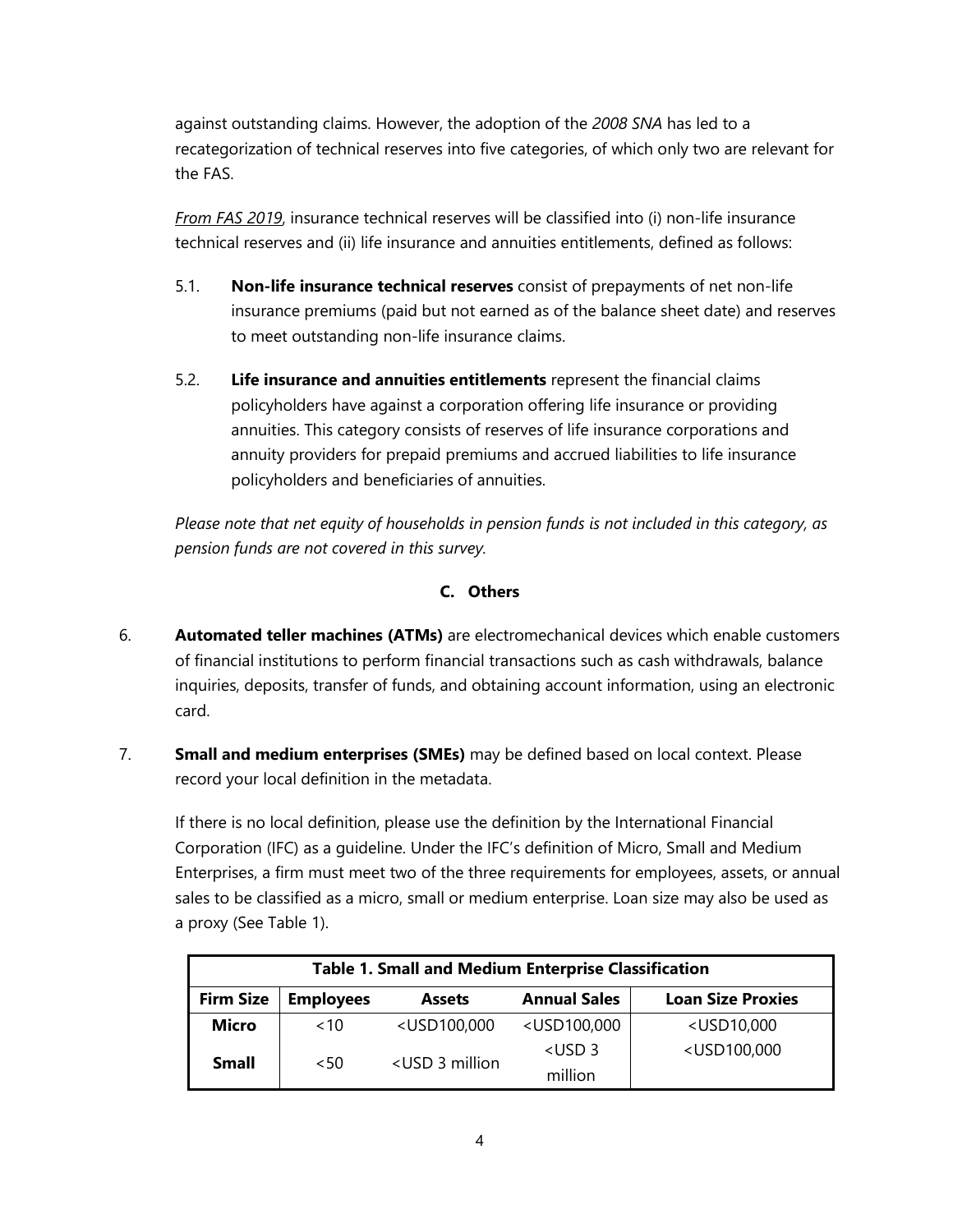| <b>Medium</b> | <300 | <usd15 million<="" th=""><th><usd15<br>million</usd15<br></th><th><usd1 (<usd="" 2<br="" million="">million for some<br/>advanced countries)</usd1></th></usd15> | <usd15<br>million</usd15<br> | <usd1 (<usd="" 2<br="" million="">million for some<br/>advanced countries)</usd1> |
|---------------|------|------------------------------------------------------------------------------------------------------------------------------------------------------------------|------------------------------|-----------------------------------------------------------------------------------|
|---------------|------|------------------------------------------------------------------------------------------------------------------------------------------------------------------|------------------------------|-----------------------------------------------------------------------------------|

- 8. **Policy holder** refers to a person or an entity that pays a premium to an insurance corporation in exchange for coverage provided by an insurance policy.
- 9. **Life insurance policies** refer to insurance policies whose payment is contingent upon the death of the insured or following the maturity of the investment (e.g., endowment insurance). Payment is made to the deceased's estate or designated beneficiary in the event of death, whereas it is made to the policy holder at a specified date for endowment insurance. Life insurance policies include underwriting annuities, investment and risk products (e.g. whole life insurance or unit-linked insurance), and personal accident policies.
- 10. **Non-life insurance policies** provide cover to policyholders against loss or damage suffered because of accident, fire, property loss, health-related expenses, etc.
- 11. **Debit cards** are a type of payment card which enables the holder to charge purchases directly to their account at a financial institution. The funds are debited in full for every transaction. Some issuers could provide an overdraft feature, allowing the holder to use the card even without sufficient balance in the underlying account.
- 12. **Credit cards** are a type of payment card indicating that the holder has been granted a line of credit. It enables the holder to make purchases and/or withdraw cash up to a prearranged ceiling; the credit granted can be settled in full by the end of a specified period or can be settled in part, with the balance taken as extended credit. Interest is charged on the amount of any extended credit and the holder is sometimes charged an annual fee.
- 13. **Mobile and internet banking** is the facility which enables customers of a financial institution to execute financial transactions (such as deposits, account transfers, bill payments, online shopping) electronically via the internet, either using a mobile phone or another electronic device. Mobile and internet banking is different from mobile money (See paragraph 15).
- 14. **Mobile money service provider** (MMSP) refers to a mobile network operator or other entity that partners with mobile network operators to offer mobile money services to its clients through agents independent of the traditional banking network.
- 15. **Mobile money** is a pay-as-you-go digital medium of exchange and store of value using mobile money accounts, facilitated by a network of mobile money agents. It is a financial service offered to its clients by a mobile network operator or another entity that partners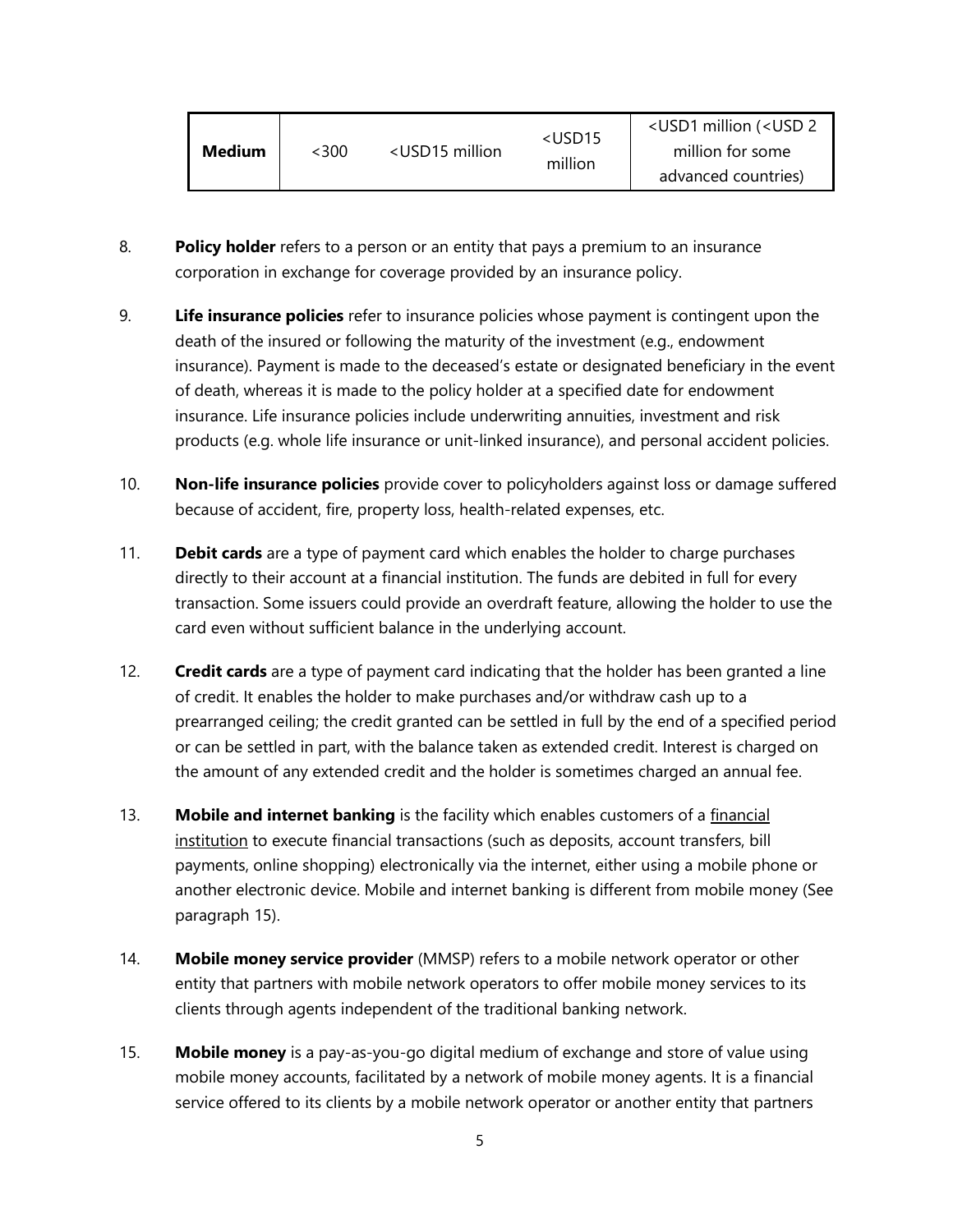with mobile network operators, independent of the traditional banking network. Please note that the services that offer mobile phone as just another channel to access a traditional banking product are not considered mobile money. A bank account is not required to use mobile money services-the only pre-requisite is a basic mobile phone.

- 15.1. A **registered mobile money account** is an account registered with a resident mobile money service provider that is primarily accessed using a mobile phone and can be used for basic financial transactions, including peer-to-peer transfers, bill payments, merchant payments and international remittances (wherever allowed).
- 15.2. An **active mobile money account** refers to a registered mobile money account that has been used to conduct a mobile money or cash-in cash-out transaction over the past 90 days.
- 15.3. A **registered mobile money agent outlet** can be a person, quasi-corporation, corporation or a machine that facilitates mobile money account registration, cash-in cash-out transactions, and customer support. Small retail shops and other retailers typically serve as agents in low-income and emerging economies.
- 15.4. An **active mobile money agent outlet** refers to a registered mobile money agent outlet that has facilitated at least one transaction over the past 30 days.
- 16. **Mobile money transaction** refers to a financial payment or transfer to a third party using balances on a mobile money account via a mobile phone, including peer-to-peer (P2P) transfers, bill payments, merchant payments, and international remittances. Services that offer the mobile phone as just another channel to access a traditional banking product are not included. The service must offer an interface for initiating transactions for agents and/or customers that is available on basic mobile devices.

#### **D. Quantitative Measures**

Please keep in mind the following when reporting data:

- Data for individuals from the household sector should include individuals 15 years of age and older.
- Please specify the months for the reference year for the reported data.
- 17. **Number of institutions** refers to all resident (domestically or foreign owned) commercial banks, credit unions and credit cooperatives, deposit taking microfinance institutions, other deposit takers, non-deposit taking microfinance institutions, and insurance corporations.
- 18. **Number of branches** refers to all units in the country that are physically separated from the main offices, but not incorporated as separate subsidiaries. The number of main offices is excluded. Typically, a branch provides a wide range of services to its customers including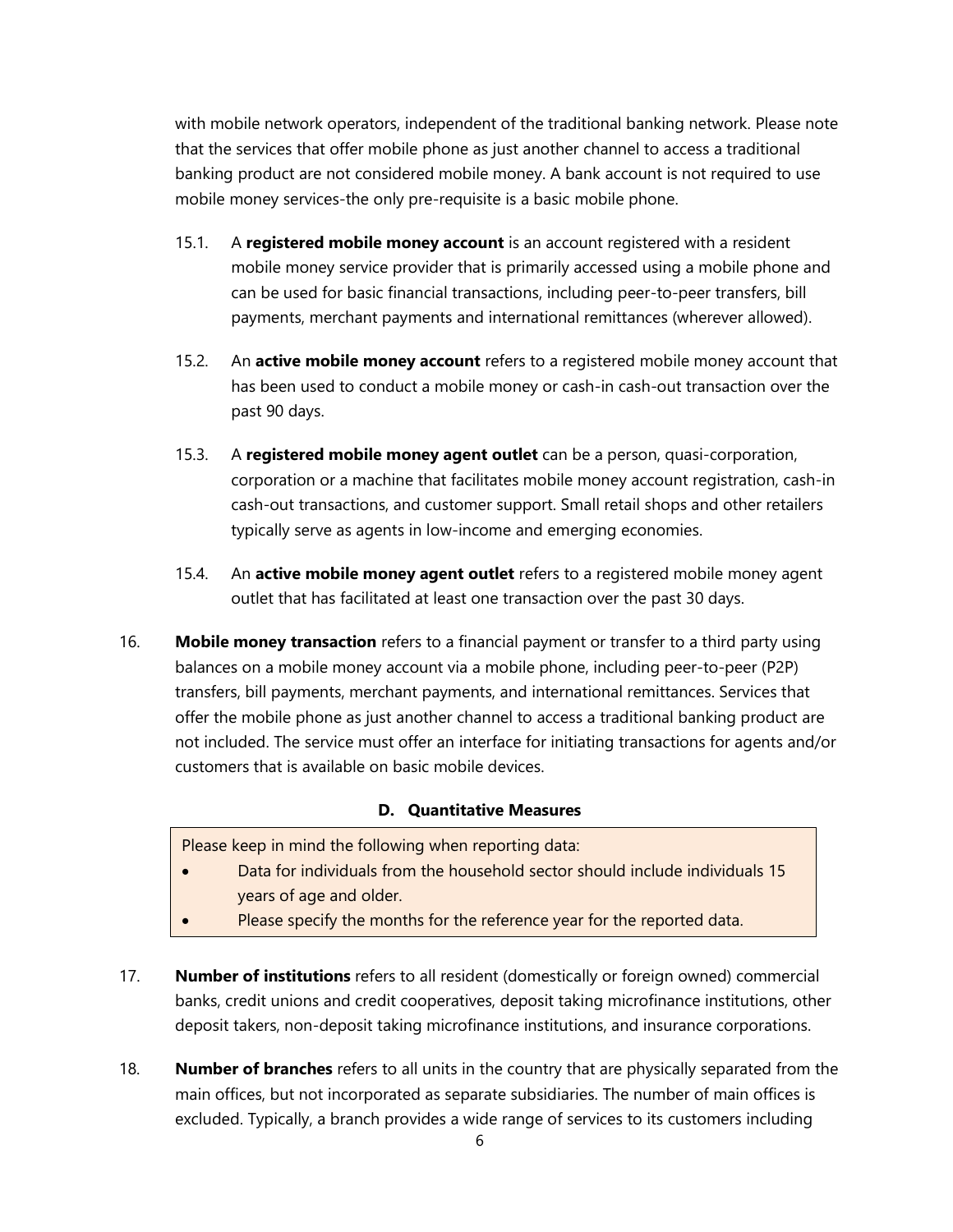cash withdrawals, deposits in an account with a teller, financial advice, safe deposit box rentals, and currency exchange. Units, with or without human staff, which offer only automated services for cash withdrawal and deposits, or computer terminals for online banking and check depositing machines should also be counted as branches.

- 19. **Number of non-branch retail agent outlets** refers to legal entities separate from the financial institution—typically retail commercial outlets or stores, that are authorized to act on behalf of the financial institution. The range of financial services provided by agents is, in general, limited and typically includes account opening, cash-in and cash-out transactions. They are also known as 'business correspondents'.
- 20. **Number of ATMs** refers to the total number of ATMs of all financial institutions in the reporting jurisdiction.
- [2](#page-6-0)1. **Number of depositors** refers to all resident nonfinancial corporations<sup>2</sup> (public and private) and individuals in the household sector who are the owners of deposit accounts in a financial institution. While calculating the number of depositors at each type of financial institution, please note the following:
	- Corporate accounts must be counted as only one depositor, irrespective of the number of deposit accounts (checking, demand, saving, time deposits, etc.) held.
	- Individual accounts must be counted as only one depositor, irrespective of the number of deposit accounts (checking, demand, saving, time deposits, etc.) held.
	- For joint accounts, all depositors must be counted individually rather than as one depositor.
	- 21.1. **Number of depositors o/w SME** is a sub-category of the number of depositors. It refers to only the SMEs which are owners of deposit accounts in at each type of financial institution.
	- 21.2. **Number of depositors of which (o/w) household sector** is another sub-category of the number of depositors described above. It refers to depositors in the household sector.

The questionnaire asks for further disaggregation of this sub-category into female and male depositors. In case of joint accounts, please consider all owners separately, so that each account owner is counted individually. For instance, if it is a joint account of two brothers, count both the owners under "male depositors" and if it is

<span id="page-6-0"></span> $\overline{a}$ 

<sup>&</sup>lt;sup>2</sup> Small and medium enterprises (SMEs) also fall under nonfinancial corporations.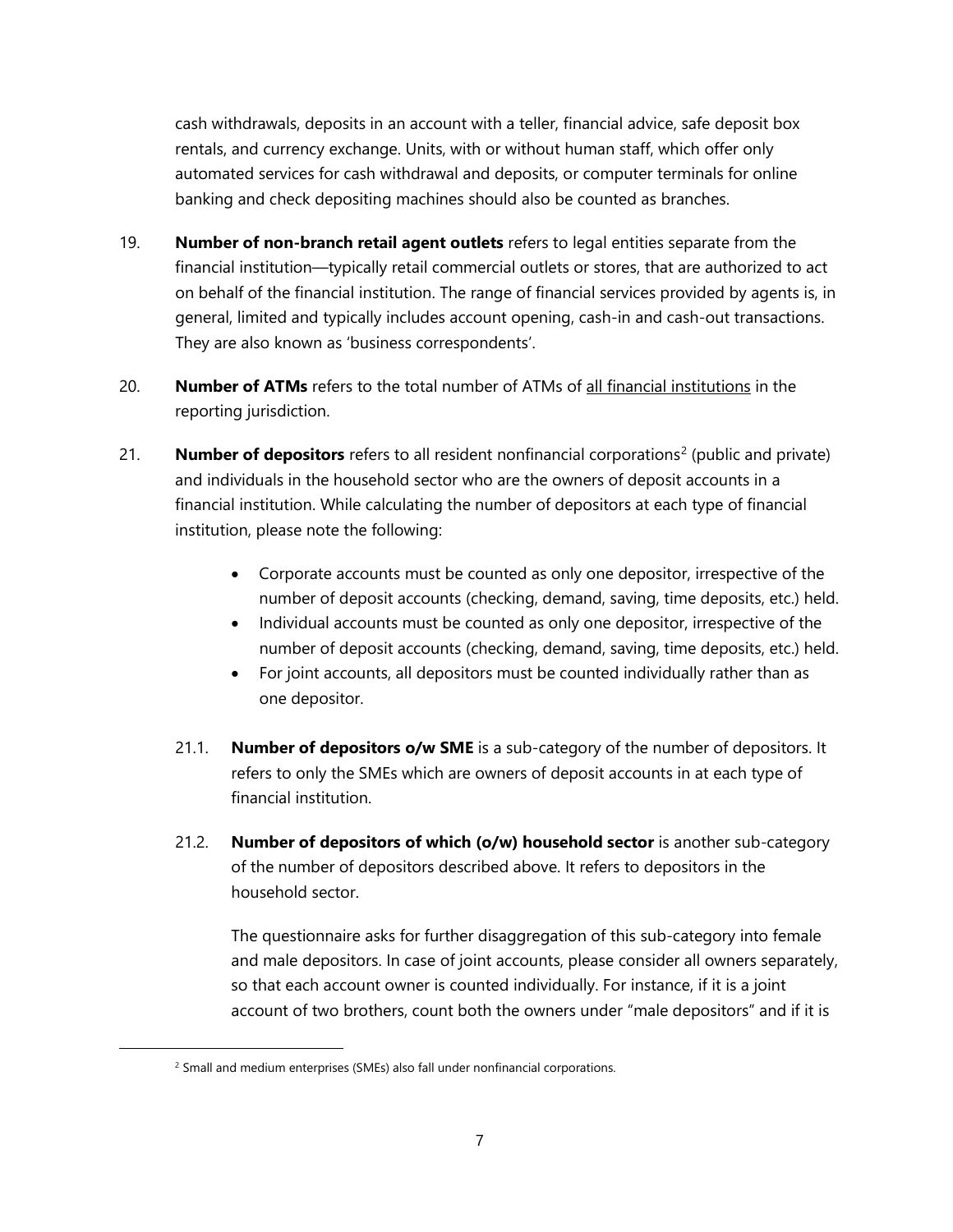a joint account of a husband and a wife, count the owners under both "male depositors" and "female depositors".

- 22. **Number of deposit accounts** refers to the total number of checking, demand, saving, and time deposit accounts, etc. owned by resident non-financial corporations and individuals in the household sector. While calculating the number of deposit accounts at each type of financial institution, please note the following:
	- The actual number of corporate accounts, individual accounts, joint accounts must be counted, as opposed to the number of depositors.
	- All the accounts owned by an individual or a corporation should be counted.
	- 22.1. **Number of deposit accounts o/w SMEs** is a sub-category of the number of depositors. It refers to deposit accounts owned by SMEs.
	- 22.2. **Number of deposit accounts o/w household sector** is another sub-category of the number of deposit accounts described above. It refers to only the deposit accounts held by individuals in the household sector either singly or jointly.

The questionnaire asks for further disaggregation of this sub-category into "womenowned deposit accounts" and "men-owned deposit accounts". In case of joint accounts, please count the account under each owner separately. For instance, if it is a joint account of a husband and a wife, count the account under both "womenowned deposit accounts" and "men-owned deposit accounts".

- 23. **Number of insurance policy holders** refers to the total number of life and non-life insurance policy holders from resident nonfinancial corporations and individuals from the household sector. A customer holding more than one (life or non-life) insurance policy should be counted as one policy holder.
	- 23.1. **Number of insurance policy holders o/w life insurance** is a sub-category of the number of insurance policy holders described above. It refers to the number of life insurance policy holders from resident individuals of the household sector.
	- 23.2. **Number of insurance policy holders o/w non-life insurance** is a sub-category of the number of insurance policy holders described above. It refers to the number of non-life insurance policy holders from resident nonfinancial corporations and individuals of the household sector. A customer holding more than one non-life insurance policy should be counted as only one non-life insurance policy holder.
- 24. **Number of insurance policies** refers to the number of the life and non-life insurance policies held by resident nonfinancial corporations and individuals in the household sector.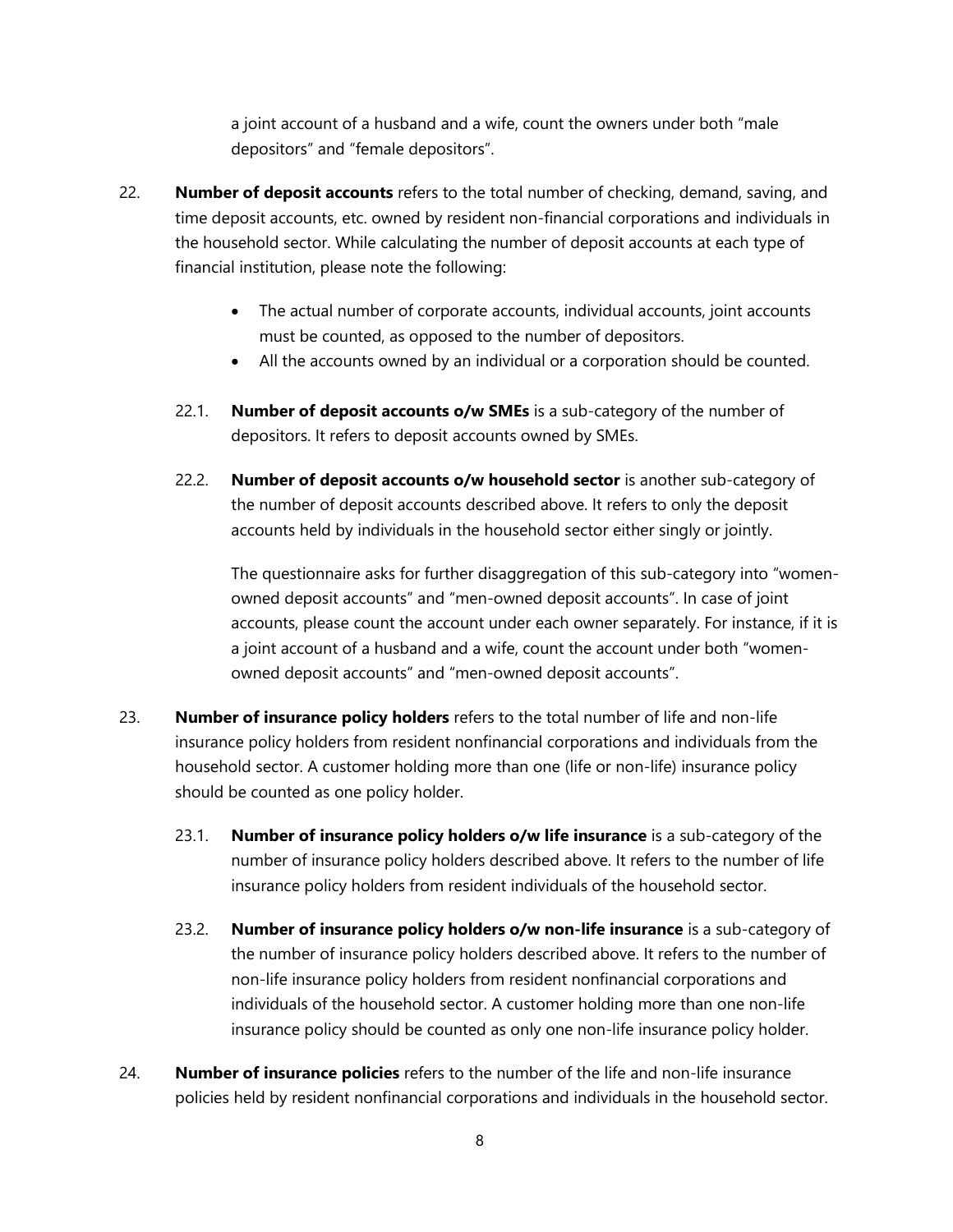- Several life and non-life insurance policies of a single policy holder should be counted individually if they are covered by different accounts.
- 24.1. **Number of insurance policies o/w life insurance** is a sub-category of the number of insurance policies described above. It refers to the number of life insurance policies.
- 24.2. **Number of insurance policies o/w non-life insurance** is a sub-category of the number of insurance policies described above. It refers to the number of non-life insurance policies.
- 25. **Number of borrowers** refers to the number of resident nonfinancial corporations (public and private) and individuals in the household sector that have obtained credit (loans) from each type of financial institution.
	- A corporate entity must be counted as one borrower, irrespective of the number of loans extended to that corporate borrower.
	- An individual from the household sector must be counted as one borrower, irrespective of the number of loan accounts held.
	- If a loan is extended to a group of borrowers, all borrowers must be counted individually rather than as one borrower.
	- 25.1. **Number of borrowers o/w SME** is a sub-category of the number of borrowers described above. It refers to SME borrowers.
	- 25.2. **Number of borrowers o/w household sector** is another sub-category of the number of borrowers described above. It refers to borrowers from the household sector.

The questionnaire asks for further disaggregation of this sub-category into male and female borrowers. In case of joint borrowing, all borrowers need to be counted individually. For instance, if a loan is jointly taken by two brothers, count both the individuals under "male borrowers" and if a joint loan is taken by a husband and a wife, count the individuals under both "male borrowers" and "female borrowers".

- 26. **Number of loan accounts** refers to the total number of loan accounts of resident nonfinancial corporations (public and private) and individuals (household sector) that have obtained credit (loans) from the reporting institutions.
	- The actual number of loans that nonfinancial corporations and individuals have received from the reporting institutions must be counted, as opposed to number of borrowers.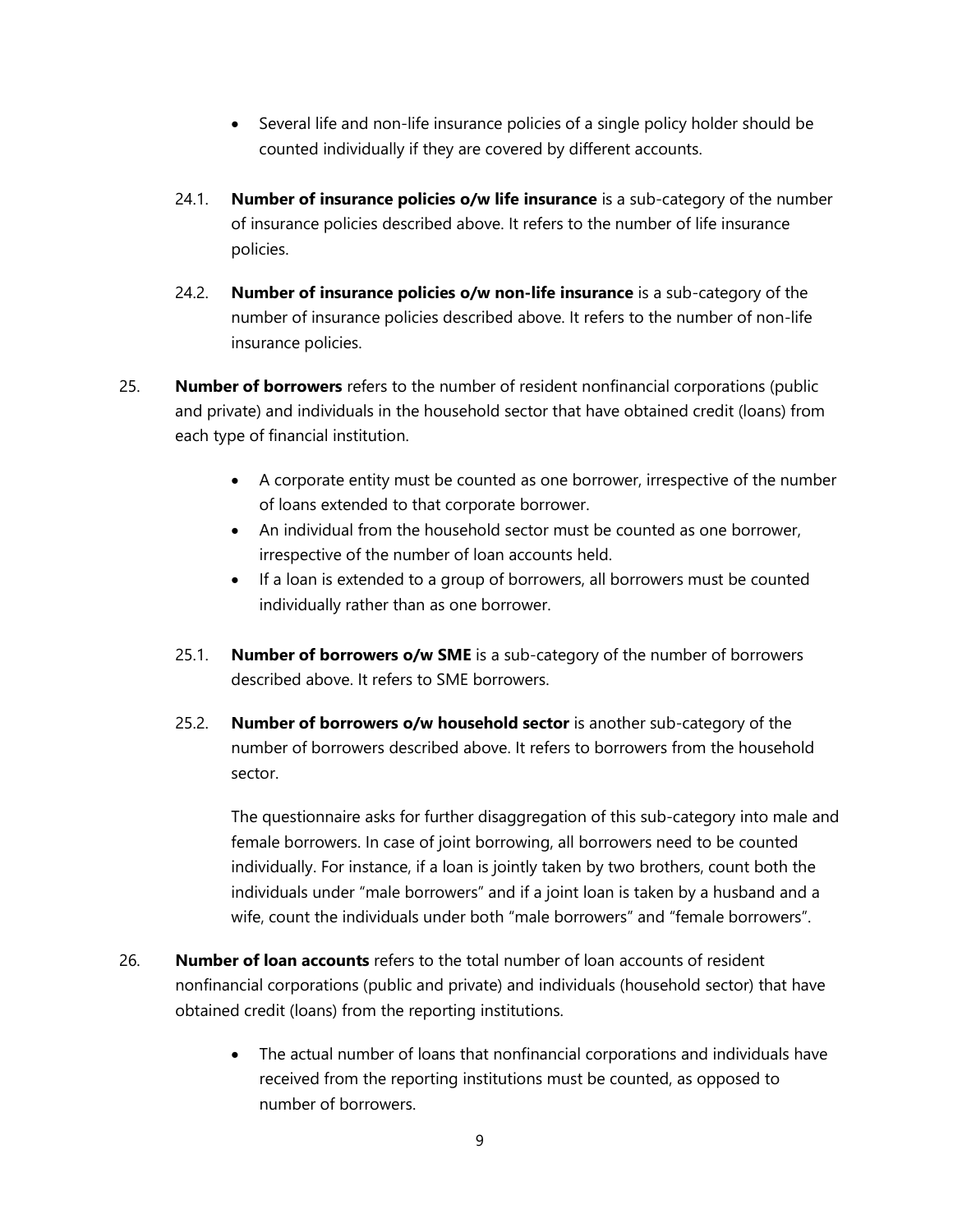- Overdraft accounts should also be counted towards the total number of loan accounts.
- 26.1. **Number of loan accounts o/w SME** is a sub-category of the number of loan accounts described above. It refers to loan accounts of SMEs.
- 26.2. **Number of loan accounts o/w household sector** is another sub-category of the number of loan accounts described above. It refers to the loan accounts from the household sector.

The questionnaire asks for further disaggregation of this sub-category into menowned and women-owned loan accounts. In case of joint loan accounts, all account owners should be counted separately. For instance, if it is a joint loan taken by husband and a wife, count the account under both "women-owned loan accounts" and "men-owned loan accounts". It is therefore possible that the sum of menowned and women-owned loan accounts may not necessarily be equal to the number of household sector loan accounts.

- 27. **Number of debit cards** refers to the total number of debit cards of all financial institutions in circulation (excluding expired and withdrawn cards) in the reporting jurisdiction.
- 28. **Number of credit cards** refers to the total number of credit cards of all financial institutions in circulation in the reporting jurisdiction.
- 29. **Outstanding deposits** refer to the total amount (in millions of domestic currency) of all types of outstanding deposits (including accrued interest) of resident nonfinancial corporations and individuals from the household sector.
	- 29.1. **Outstanding deposits o/w SME** is a sub-category of outstanding deposits described above. It refers to outstanding deposits of SMEs.
	- 29.2. **Outstanding deposits o/w household sector** is a sub-category of outstanding deposits described above. It refers to outstanding deposits of the household sector.

The questionnaire asks for further disaggregation of this sub-category into menowned and women-owned deposits. Deposits held in joint accounts should be excluded and only information for individual accounts should be provided. It is therefore possible that the sum of men-owned and women-owned deposits may not necessarily be equal to the number of household sector deposits.

30. **Insurance technical reserves** refer to the outstanding amount (in millions of domestic currency) of insurance technical reserves. This is disaggregated into non-life technical reserves; and life insurance and annuities entitlements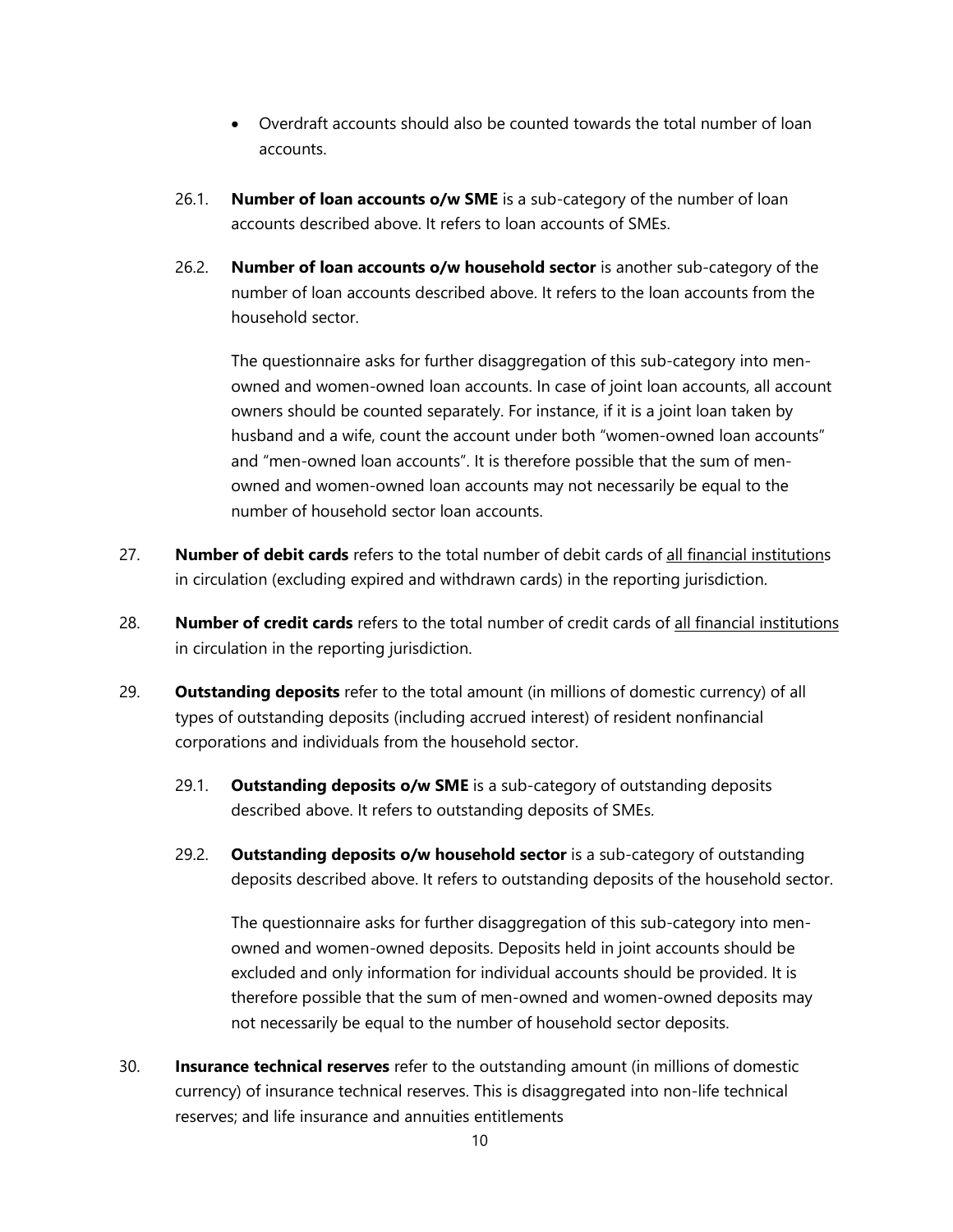- 31. **Outstanding loans** refer to the total amount (in millions of domestic currency) of outstanding loans (including accrued interest) made by the financial institution to resident nonfinancial corporations and individuals from the household sector.
	- 31.1. **Outstanding loans o/w SME** is a sub-category of outstanding loans described above. It refers to outstanding loans to SMEs.
	- 31.2. **Outstanding loans o/w household sector** is another sub-category of outstanding loans described above. It refers to outstanding loans to the household sector.

The questionnaire asks for further disaggregation of this sub-category into loans to men and to women. Joint loans should be excluded and only information for individual loans should be provided. It is therefore possible that the sum of loans to men and loans to women may not necessarily be equal to the loans to the household sector.

- 32. **Number of mobile and internet banking transactions** refers to the total number of mobile and internet banking transactions carried out by resident nonfinancial corporations and individuals from the household sector during the reference year. Please report data for commercial banks only.
- 33. **Value of mobile and internet banking transactions** refers to the value (in millions of domestic currency) of mobile and internet banking transactions carried out by resident nonfinancial corporations and individuals from the household sector during the reference year. Please report data for commercial banks only.
- 34. **Number of registered mobile money accounts** refers to the total number of registered mobile money accounts of all mobile money service providers.
- 35. **Number of active mobile money accounts** refers to the total number of active mobile money accounts of all mobile money service providers.
- 36. **Number of registered mobile money agent outlets** refers to the total number of registered mobile money agent outlets of all mobile money service providers.
- 37. **Number of active mobile money agent outlets** refers to the total number of active mobile money agent outlets of all mobile money service providers.
- 38. **Number of mobile money transactions** refers to the total number of mobile money transactions carried out by customers of all mobile money service providers during the reference year.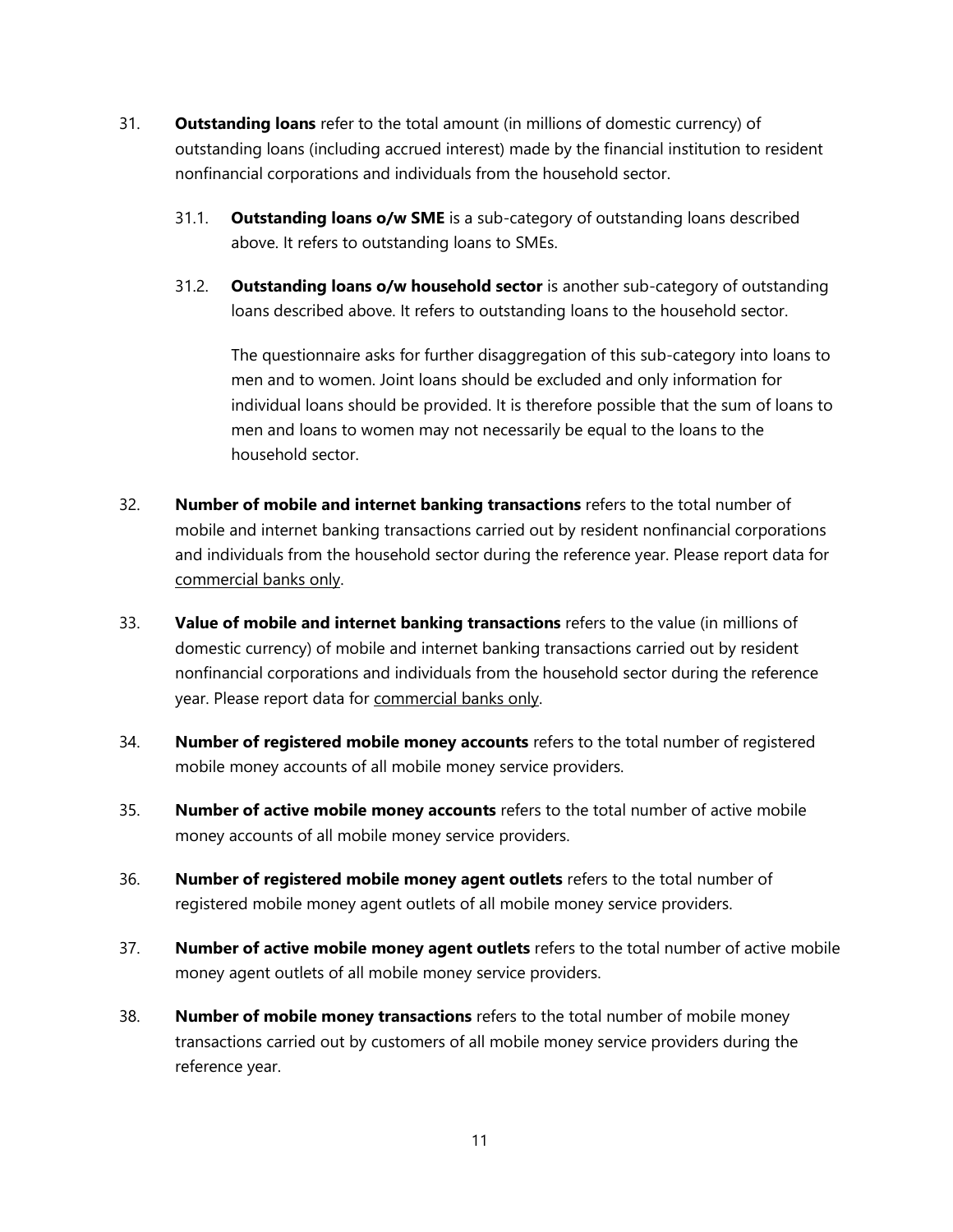- 39. **Value of mobile money transactions** refers to the total amount (in millions of domestic currency) of mobile money transactions carried out by customers of all mobile money service providers during the reference year.
- 40. **Outstanding balances on active mobile money accounts** refer to the total amount (in millions of domestic currency) of outstanding balances on active mobile money accounts of all mobile money service providers.

# **Contact Information**

For any questions/clarifications regarding the guidelines, please contact us at **STAFAS@imf.org**.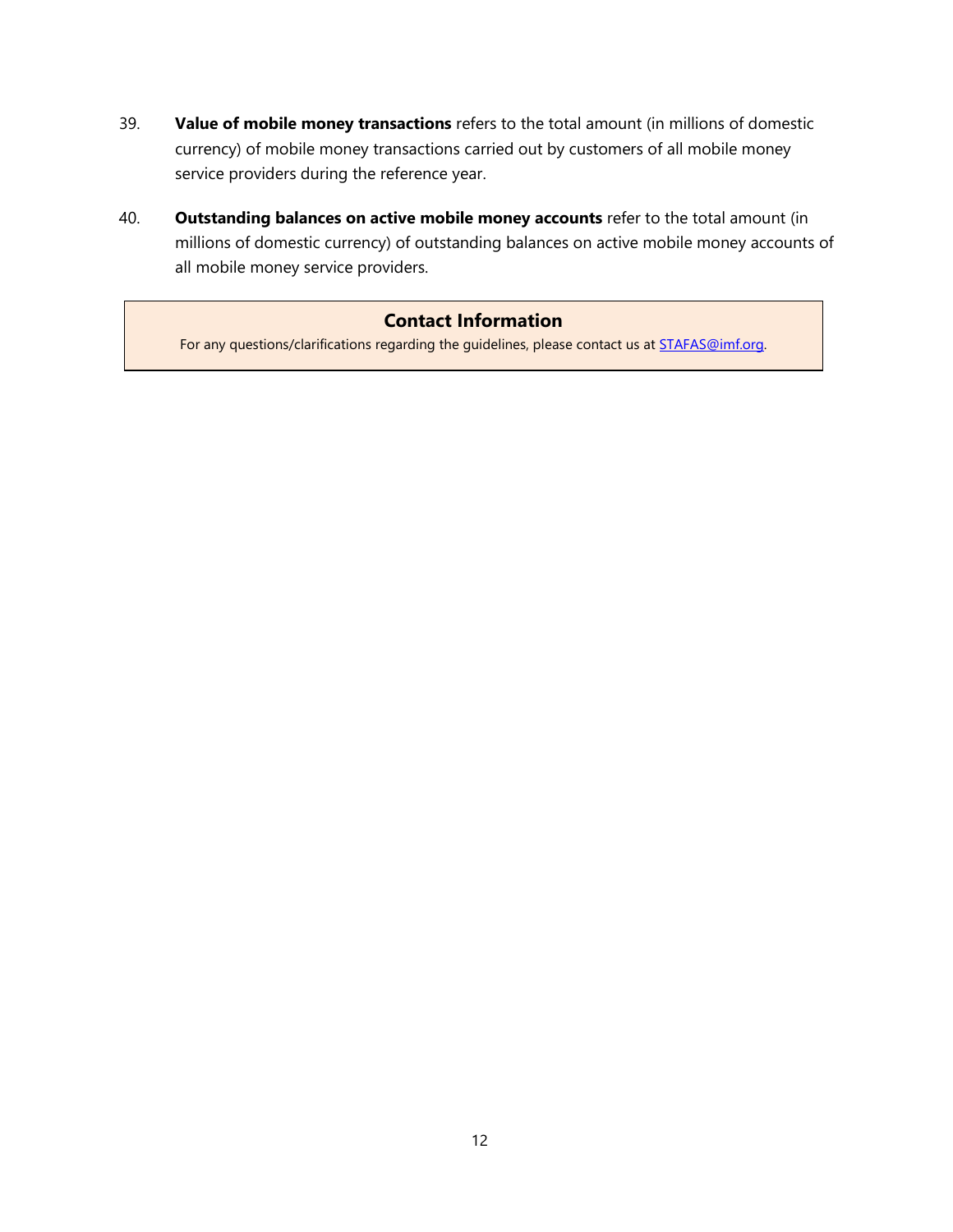#### **II. INSTRUCTIONS**

- 41. **FAS Questionnaire** can be downloaded from Integrated Collection System (ICS) following the reporting instructions in Annex I. Please take note of the following before completing the FAS questionnaire:
	- "NA" indicates that the financial institution or service either does not exist in the reporting jurisdiction or falls outside the coverage of the reporting authority. Please provide an explanation in the metadata in either of these cases.
	- A missing data point in the survey indicates that data for the financial institution or service is either not collected by or is not available with the reporting authority.
	- A data point reported as zero '0' is a data value of zero

# **Integrated Collection System**

To facilitate the timely processing of your submission, data and metadata is collected via the IMF's Integrated Collection System (ICS) available at [https://www-ics.imf.org](https://www-ics.imf.org/)

If you are not an ICS user, please register online at https://www-ics.imf.org/ics/Register.aspx.

For assistance on ICS, please write to [icsinquiry@imf.org](mailto:icsinquiry@imf.org)

- 42. **Metadata or Country Notes** can be submitted by countries with notes to the data submitted in the questionnaire in the metadata or country notes. Metadata also needs to be submitted through the ICS (https://www-ics.imf.org). Please refer to Annexure II for instructions on the metadata reporting process. The metadata is divided into the two main categories:
	- 42.1. **Existing deviations from the definitions set out in the FAS guidelines:** If any of the data series included in the questionnaire are defined differently in your jurisdiction, please provide details in this section of the metadata.
	- 42.2. **Any additional information deemed useful to the data users:** If there are any changes in methodology, or any other change that effects the data, please provide details in this section.
- 43. **Data Validation.** At the bottom of the FAS survey questionnaire, there are a few data consistency checks. Prior to uploading the questionnaire to the ICS, you should check the consistency and accuracy of the reported data using the consistence checks. If a data point fails this consistency check, the corresponding validation cell will be highlighted in red.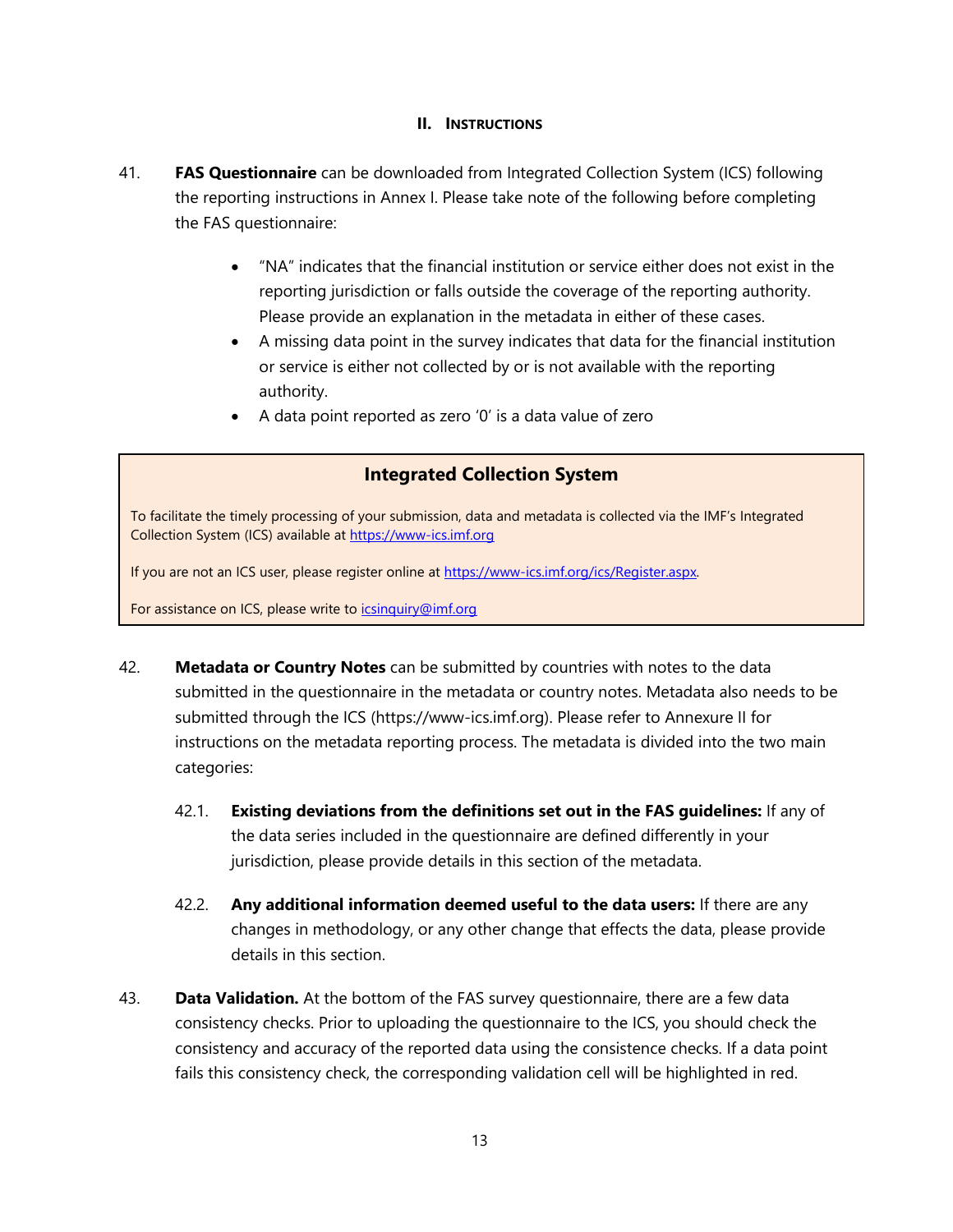## **ANNEX II. FAS QUESTIONNAIRE REPORTING INSTRUCTIONS**

**STEP 1-Login to ICS:** Once in the ICS website, click on the SIGN IN tab and use your "Username" and "Password"

|                                                                                                           | <b>Integrated Collection System</b> |                                                                                                                                                           | <b>REGISTER</b>                                                                                                         |
|-----------------------------------------------------------------------------------------------------------|-------------------------------------|-----------------------------------------------------------------------------------------------------------------------------------------------------------|-------------------------------------------------------------------------------------------------------------------------|
| Home                                                                                                      | Register                            | <b>Report Calendar</b>                                                                                                                                    | Help                                                                                                                    |
| <b>ICS - Integrated Collection System</b>                                                                 |                                     |                                                                                                                                                           |                                                                                                                         |
| What is the Integrated Collection System (ICS)?                                                           |                                     |                                                                                                                                                           |                                                                                                                         |
| data to the IMF in a secure Internet environment. More                                                    |                                     | The Integrated Collection System (ICS) is a web-based data reporting system developed by the IMF Statistics                                               | Department (STA) for use by country data reporters. The ICS provides data reporters with an efficient method of sending |
| <b>What's New</b>                                                                                         |                                     |                                                                                                                                                           |                                                                                                                         |
| <b>ICS Training Documents and Videos</b>                                                                  |                                     |                                                                                                                                                           |                                                                                                                         |
| • Video Tutorial<br>• Brochures                                                                           |                                     |                                                                                                                                                           |                                                                                                                         |
|                                                                                                           |                                     |                                                                                                                                                           |                                                                                                                         |
| International<br><b>Monetary Fund</b>                                                                     |                                     |                                                                                                                                                           | <b>SECURE AREA &amp;</b>                                                                                                |
| <b>Login Requests</b><br>[Fields with asterisks(*) are mandatory]<br>Jsername<br><b>Password</b><br>Enter | Clear this form                     | Password Instructions and Login help<br>Having trouble logging in ? Please click here.<br>Forgot your password? Please click here to reset your password. | Need to change password? Please click here to change your password.                                                     |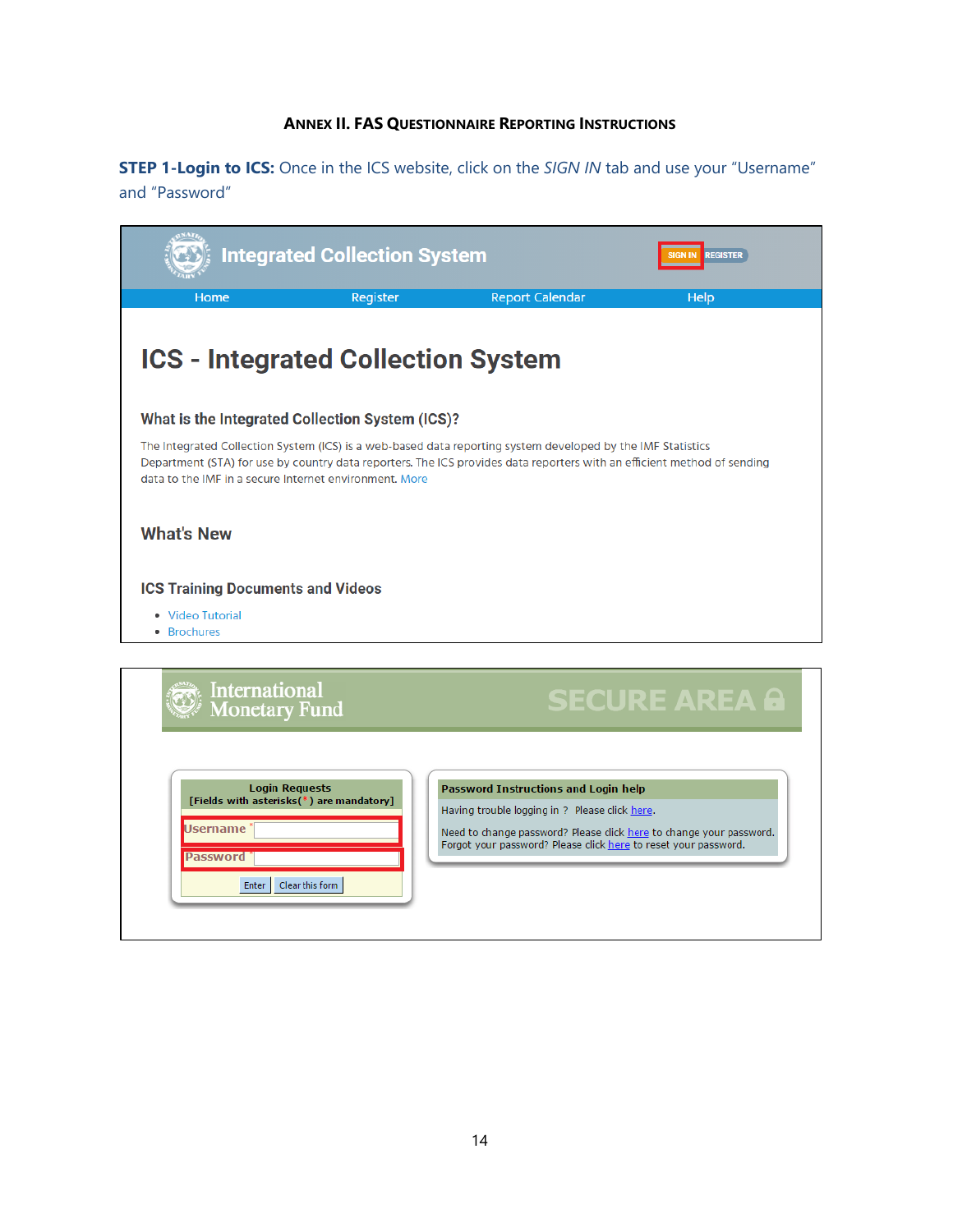**STEP 2-Download the FAS questionnaire:** Once you have logged into ICS, please select Financial Access Survey under Financial Sector in the "Data Domains" and click on the *Download* tab.

|                                | <b>Integrated Collection System</b>                                                                          | <b>ICS AdminFAS</b><br>IMF TEST COUNTRY -<br>Logout <sup>(+</sup><br>English Español Français |
|--------------------------------|--------------------------------------------------------------------------------------------------------------|-----------------------------------------------------------------------------------------------|
| <b>W</b> Home                  | <b>Manage</b>                                                                                                | Help                                                                                          |
| Domain / Report form info.     | Can't find your report form? Don't know to which Data Domain it belongs under? Click here to locate the Data | $\times$                                                                                      |
| Home                           |                                                                                                              |                                                                                               |
| My Data Domains                |                                                                                                              | Reporting Country: IMF TEST COUNTRY                                                           |
| <b>A</b> Financial Sector      |                                                                                                              |                                                                                               |
| <b>Data Domains</b>            | <b>Reporting Actions</b>                                                                                     | <b>Reporting Preferences</b>                                                                  |
| <b>Financial Access Survey</b> | <b>L</b> Download<br>LUpload<br>Metadata                                                                     | Excel Reports                                                                                 |
|                                |                                                                                                              |                                                                                               |

**STEP 3-Pop-up window:** A pop-up window will appear. Please click on the *Start Download* tab in the pop-up window.

| FAS1 - Financial Access Survey<br>Report | $\;$ $\;$ |           |  |
|------------------------------------------|-----------|-----------|--|
| Frequency                                |           |           |  |
| Annual                                   |           |           |  |
| Start                                    |           | End       |  |
| 2004<br>$\boldsymbol{\mathrm{v}}$        |           | 2016<br>▼ |  |
|                                          |           |           |  |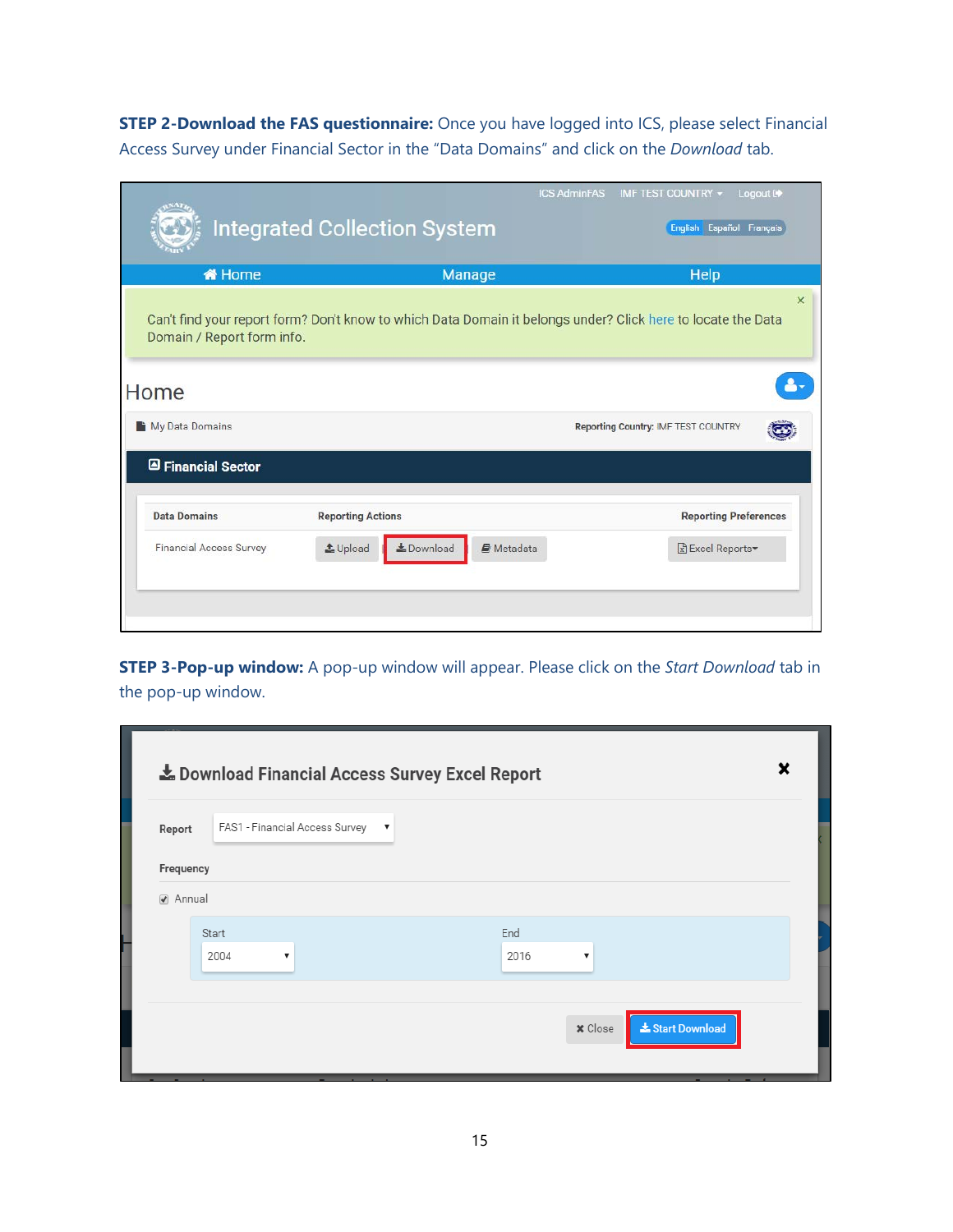**STEP 4-Download complete:** Once the download is complete, the excel file will be saved on your computer available for editing.

 $\blacksquare$ 

|                     |               | ✔ FAS1 Financial Access Survey (FAS1)                     | Le Download Financial Access Survey Excel Report |                |
|---------------------|---------------|-----------------------------------------------------------|--------------------------------------------------|----------------|
| Report<br>Frequency |               | FAS1 - Financial Access Survey<br>$\overline{\mathbf{v}}$ |                                                  |                |
| Annual              | Start<br>2004 | v                                                         | End<br>2016<br>۷                                 |                |
|                     |               |                                                           | <b>x</b> Close                                   | Start Download |

**STEP 5-Fill in the FAS Questionnaire:** Please fill up the questionnaire and save the excel file in your computer.

**STEP 6-Upload the FAS questionnaire:** Log back in to ICS following step 1 described above and click on the *Upload* tab.

| <b>备 Home</b>              | <b>Manage</b>                                                                                                | Help                                |
|----------------------------|--------------------------------------------------------------------------------------------------------------|-------------------------------------|
| Domain / Report form info. | Can't find your report form? Don't know to which Data Domain it belongs under? Click here to locate the Data |                                     |
| Home                       |                                                                                                              |                                     |
| My Data Domains            |                                                                                                              | Reporting Country: IMF TEST COUNTRY |
| Financial Sector           |                                                                                                              |                                     |
|                            |                                                                                                              | <b>Reporting Preferences</b>        |
| <b>Data Domains</b>        | <b>Reporting Actions</b>                                                                                     |                                     |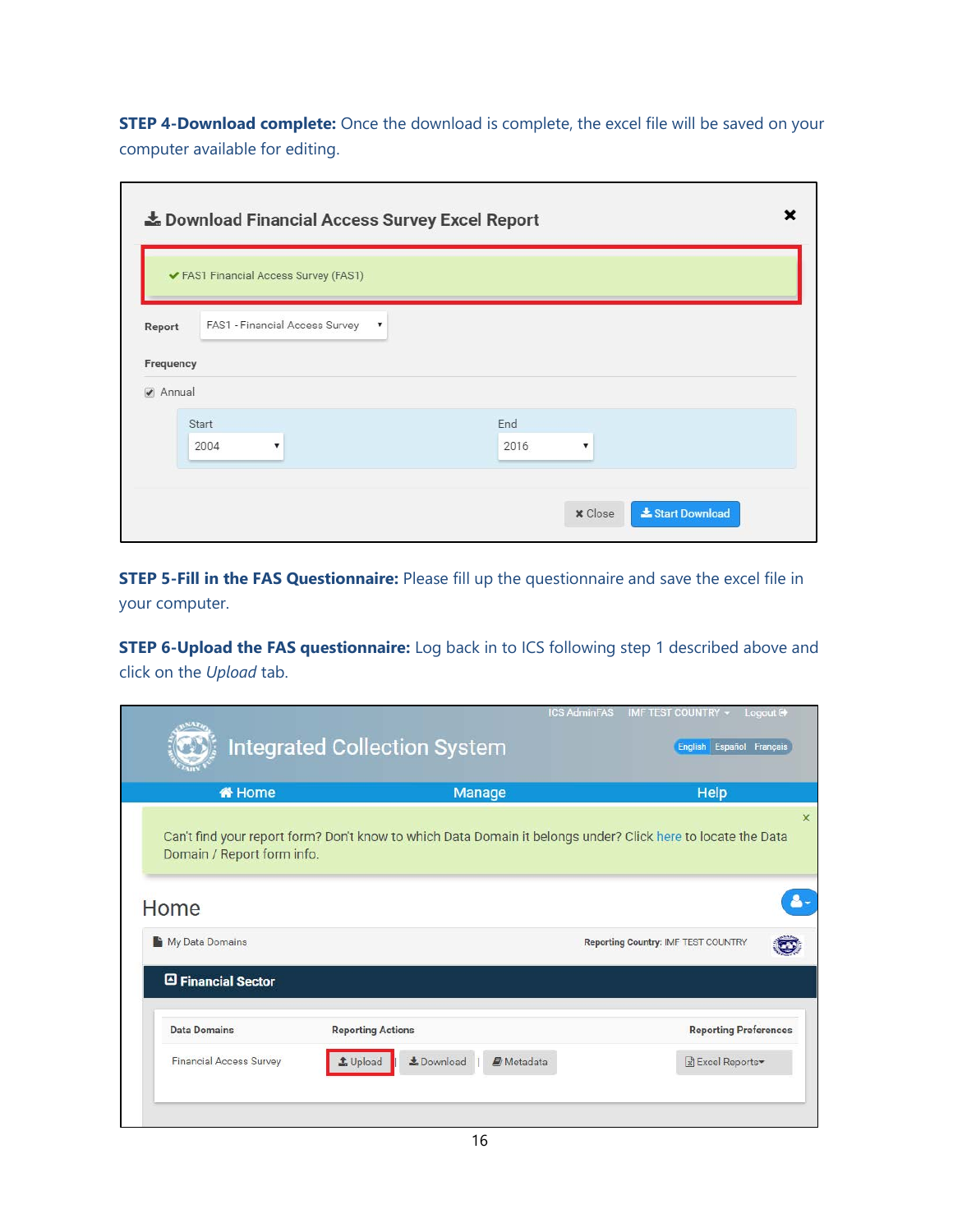**STEP 7-Pop-up upload window:** A pop-up window will appear. Please click on the *Add Files* tab and select the excel file from your computer. Once this is done, please click on the *Start Upload* tab.

| + Add files         |                          |                                         |
|---------------------|--------------------------|-----------------------------------------|
|                     |                          |                                         |
| <b>Report Name</b>  |                          | Size (byte)                             |
| No files selected   |                          |                                         |
|                     |                          |                                         |
|                     |                          |                                         |
|                     |                          | <b>1</b> Start Upload<br><b>x</b> Close |
|                     |                          |                                         |
|                     |                          |                                         |
|                     | <b>Reporting Actions</b> | <b>Reporting Preferences</b>            |
| <b>Data Domains</b> |                          |                                         |

**STEP 8-Upload complete:** You will see the following screen once the upload is completed.

 $\overline{\phantom{0}}$ 

| $+$ Add files                                        |             |
|------------------------------------------------------|-------------|
| ✔ FAS1 - File uploaded successfully ("233FAS1.xlsx") |             |
| <b>Report Name</b>                                   | Size (byte) |
| No files selected                                    |             |
|                                                      |             |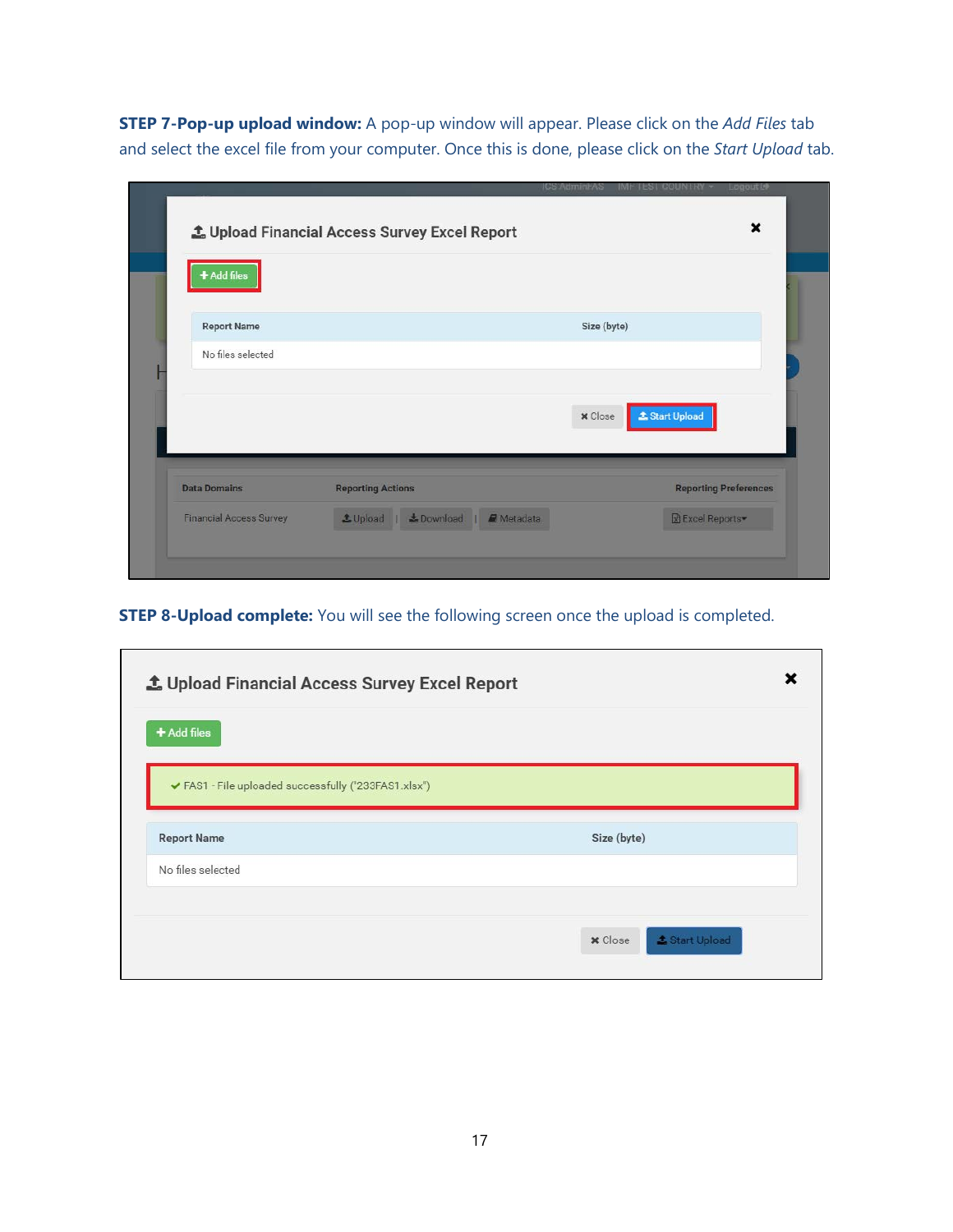### **ANNEX III. FAS METADATA REPORTING INSTRUCTIONS**

**STEP 1-Navigating to the metadata page:** Once you have uploaded the FAS Questionnaire on to ICS, click on the "Metadata" tab, which will take you to the "Financial Access Survey: Country Notes" page.

|                                | <b>Integrated Collection System</b>                          | <b>ICS AdminFAS</b><br>IMF TEST COUNTRY ▼ Logout D<br>English Español Français                                                        |
|--------------------------------|--------------------------------------------------------------|---------------------------------------------------------------------------------------------------------------------------------------|
| <b>«</b> Nome                  | Manage                                                       | Help                                                                                                                                  |
| Domain / Report form info.     |                                                              | $\mathsf{\mathsf{x}}$<br>Can't find your report form? Don't know to which Data Domain it belongs under? Click here to locate the Data |
| Home                           |                                                              | Д.                                                                                                                                    |
| My Data Domains                |                                                              | <b>Reporting Country: IMF TEST COUNTRY</b>                                                                                            |
| □ Financial Sector             |                                                              |                                                                                                                                       |
| <b>Data Domains</b>            | <b>Reporting Actions</b>                                     | <b>Reporting Preferences</b>                                                                                                          |
| <b>Financial Access Survey</b> | <b>≛</b> Download<br><b>D</b> Metadata<br>$\triangle$ Upload | <b>R</b> Excel Reports▼                                                                                                               |
|                                |                                                              |                                                                                                                                       |

| <b>Financial Access Survey: Country Notes</b><br><b>IMF TEST COUNTRY (932)</b><br>Note: Please save your work every 15 minutes.                                                    |      |      |       |         |                                                                                                                                                                      |                       |         |
|------------------------------------------------------------------------------------------------------------------------------------------------------------------------------------|------|------|-------|---------|----------------------------------------------------------------------------------------------------------------------------------------------------------------------|-----------------------|---------|
| Submit<br>Save                                                                                                                                                                     | Exit | Help | Clear | Certify |                                                                                                                                                                      | <b>Status: ReEdit</b> | $2 - 5$ |
| Contact Information                                                                                                                                                                |      |      |       |         |                                                                                                                                                                      |                       |         |
| reported to the IMF Statistics Department<br>Name:<br>Designation (Job Title):<br>Department/Division:<br>Organization:<br><b>Mailing Address:</b><br>Email:<br>Telephone:<br>Fax: |      |      |       |         | Please provide contact details that can be disseminated for users to contact the designated country compiler about the technical specifications of your FAS metadata |                       |         |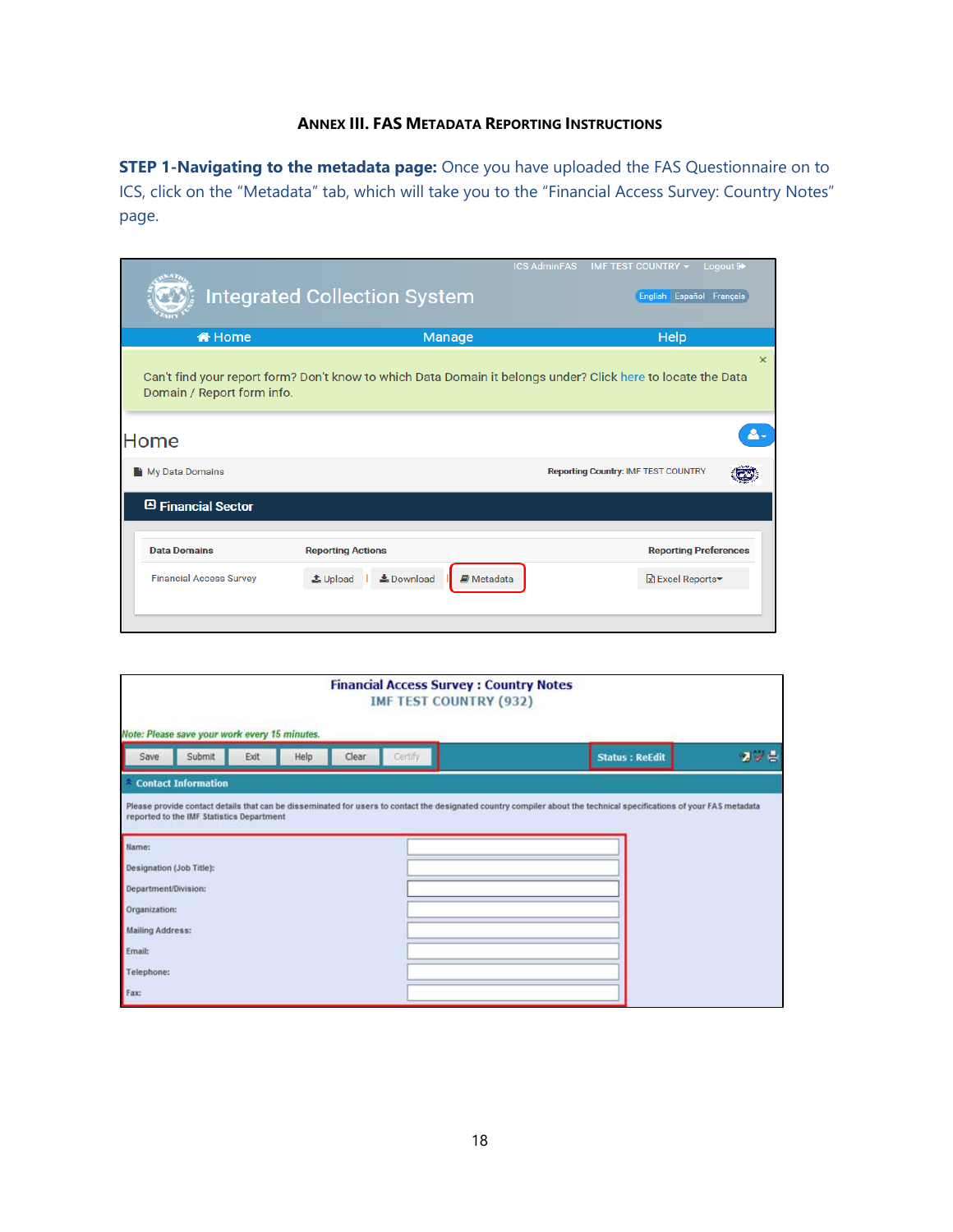**STEP 2-Updating the contact information:** Under "Contact Information", please fill in the details of the person updating the metadata. Please note that this page allows only one contact person per reporting country.

| Home                                               |                                                                                 |                                                                                                                                                                      |     |
|----------------------------------------------------|---------------------------------------------------------------------------------|----------------------------------------------------------------------------------------------------------------------------------------------------------------------|-----|
|                                                    | <b>Financial Access Survey : Country Notes</b><br><b>IMF TEST COUNTRY (932)</b> |                                                                                                                                                                      |     |
| Note: Please save your work every 15 minutes.      |                                                                                 |                                                                                                                                                                      |     |
| Submit<br>Help<br>Exit<br>Save                     | Certify<br>Clear                                                                | <b>Status: ReEdit</b>                                                                                                                                                | 医学会 |
| <b>Contact Information</b>                         |                                                                                 |                                                                                                                                                                      |     |
| reported to the IMF Statistics Department<br>Name: |                                                                                 | Please provide contact details that can be disseminated for users to contact the designated country compiler about the technical specifications of your FAS metadata |     |
| Designation (Job Title):                           |                                                                                 |                                                                                                                                                                      |     |
| Department/Division:                               |                                                                                 |                                                                                                                                                                      |     |
| Organization:                                      |                                                                                 |                                                                                                                                                                      |     |
| Mailing Address:                                   |                                                                                 |                                                                                                                                                                      |     |
| Email:                                             |                                                                                 |                                                                                                                                                                      |     |
| Telephone:                                         |                                                                                 |                                                                                                                                                                      |     |
| Fax:                                               |                                                                                 |                                                                                                                                                                      |     |

**STEP 3-Providing metadata or country notes for the data:** To make any updates to the metadata, proceed to the "General" section. There are two sub-sections here where you can provide additional notes about the data or edit previously provided information. Please refer to the instructions on metadata for details.

| Note: Please save your work every 15 minutes.                                                                                                                                                                                                                                                                                                                                                                                                                                                                                                                                                                                                                                                                                                                                             |               |         |  |                       |    |  |  |  |  |
|-------------------------------------------------------------------------------------------------------------------------------------------------------------------------------------------------------------------------------------------------------------------------------------------------------------------------------------------------------------------------------------------------------------------------------------------------------------------------------------------------------------------------------------------------------------------------------------------------------------------------------------------------------------------------------------------------------------------------------------------------------------------------------------------|---------------|---------|--|-----------------------|----|--|--|--|--|
| Submit<br>Exit<br>Save                                                                                                                                                                                                                                                                                                                                                                                                                                                                                                                                                                                                                                                                                                                                                                    | Help<br>Clear | Certify |  | <b>Status: ReEdit</b> | 切書 |  |  |  |  |
| $^{\wedge}$ Contact Information                                                                                                                                                                                                                                                                                                                                                                                                                                                                                                                                                                                                                                                                                                                                                           |               |         |  |                       |    |  |  |  |  |
| Please provide contact details that can be disseminated for users to contact the designated country compiler about the technical specifications of your FAS metadata reported to<br>the IMF Statistics Department                                                                                                                                                                                                                                                                                                                                                                                                                                                                                                                                                                         |               |         |  |                       |    |  |  |  |  |
| Name:                                                                                                                                                                                                                                                                                                                                                                                                                                                                                                                                                                                                                                                                                                                                                                                     |               |         |  |                       |    |  |  |  |  |
| Designation (Job Title):                                                                                                                                                                                                                                                                                                                                                                                                                                                                                                                                                                                                                                                                                                                                                                  |               |         |  |                       |    |  |  |  |  |
| Department/Division:                                                                                                                                                                                                                                                                                                                                                                                                                                                                                                                                                                                                                                                                                                                                                                      | <b>FAS</b>    |         |  |                       |    |  |  |  |  |
| Organization:                                                                                                                                                                                                                                                                                                                                                                                                                                                                                                                                                                                                                                                                                                                                                                             |               |         |  |                       |    |  |  |  |  |
| <b>Mailing Address:</b>                                                                                                                                                                                                                                                                                                                                                                                                                                                                                                                                                                                                                                                                                                                                                                   |               |         |  |                       |    |  |  |  |  |
| Email:                                                                                                                                                                                                                                                                                                                                                                                                                                                                                                                                                                                                                                                                                                                                                                                    |               |         |  |                       |    |  |  |  |  |
| Telephone:                                                                                                                                                                                                                                                                                                                                                                                                                                                                                                                                                                                                                                                                                                                                                                                |               |         |  |                       |    |  |  |  |  |
| Fax:                                                                                                                                                                                                                                                                                                                                                                                                                                                                                                                                                                                                                                                                                                                                                                                      |               |         |  |                       |    |  |  |  |  |
| $\hat{ }$ General                                                                                                                                                                                                                                                                                                                                                                                                                                                                                                                                                                                                                                                                                                                                                                         |               |         |  |                       |    |  |  |  |  |
| Please provide any information that you deem relevant for users to understand the data, in particular any deviations from the definitions set out in the FAS guidelines. If possible,<br>please also provide explanations behind large fluctuations (±20 percent) in the data. For example, fluctuations resulting from a reclassification of financial institutions from one<br>period of the survey to the next as well as from changes in regulatory environment should be documented. Please provide the local definition for small and medium enterprises<br>(SMEs) if one exists and is used in your country. If the World Bank Group's definition is used, please also specify. Please provide information based on the above guidance under<br>the appropriate subheadings below: |               |         |  |                       |    |  |  |  |  |
| I) Existing deviations from the definitions set out in the FAS guidelines                                                                                                                                                                                                                                                                                                                                                                                                                                                                                                                                                                                                                                                                                                                 |               |         |  |                       |    |  |  |  |  |
| Please provide any information that you deem relevant for users to understand the<br>data, in particular any deviations from the definitions set out in the FAS<br>quidelines. If possible, please also provide explanations behind large fluctuations                                                                                                                                                                                                                                                                                                                                                                                                                                                                                                                                    |               |         |  |                       |    |  |  |  |  |
| (±20 percent) in the data. For example, fluctuations resulting from a<br>reclassification of financial institutions from one period of the survey to the next                                                                                                                                                                                                                                                                                                                                                                                                                                                                                                                                                                                                                             |               |         |  |                       |    |  |  |  |  |
| II) Other information that is deemed useful to data users                                                                                                                                                                                                                                                                                                                                                                                                                                                                                                                                                                                                                                                                                                                                 |               |         |  |                       |    |  |  |  |  |
| Please provide any information that you deem relevant for users to understand the<br>data, in particular any deviations from the definitions set out in the FAS                                                                                                                                                                                                                                                                                                                                                                                                                                                                                                                                                                                                                           |               |         |  |                       |    |  |  |  |  |
| quidelines. If possible, please also provide explanations behind large fluctuations<br>(±20 percent) in the data. For example, fluctuations resulting from a<br>reclassification of financial institutions from one period of the survey to the next                                                                                                                                                                                                                                                                                                                                                                                                                                                                                                                                      |               |         |  |                       |    |  |  |  |  |